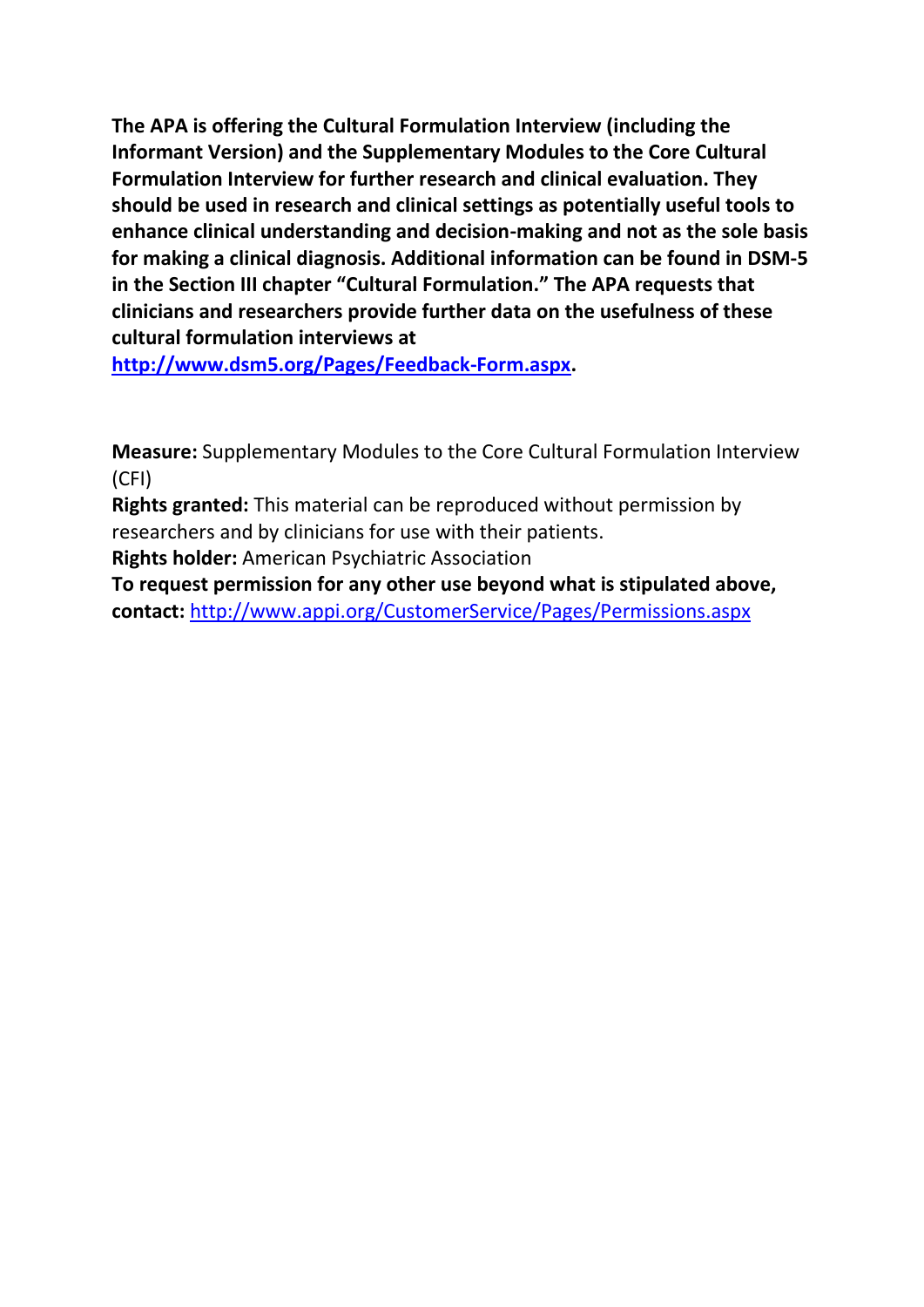# **Supplementary Modules to the Core Cultural Formulation Interview (CFI)**

## **Guidelines for Implementing the CFI Supplementary Modules**

These modules supplement the core Cultural Formulation Interview and can help clinicians conduct a more comprehensive cultural assessment. The first eight supplementary modules explore the domains of the core CFI in greater depth. The next three modules focus on populations with specific needs, such as children and adolescents, older adults, and immigrants and refugees. The last module explores the experiences and views of individuals who perform caregiving functions, in order to clarify the nature and cultural context of caregiving and how they affect social support in the immediate environment of the individual receiving care. In addition to these supplementary modules, an Informant version of the core CFI collects collateral information on the CFI domains from family members or caregivers.

Clinicians may use these supplementary modules in two ways:

- As adjuncts to the core CFI for additional information about various aspects of illness affecting diverse populations. The core CFI refers to pertinent modules under each subheading to facilitate such use of the modules.
- As tools for in-depth cultural assessment independent of the core CFI. Clinicians may administer one, several, or all modules depending on what areas of an individual's problems they would like to elaborate.

Clinicians should note that a few questions in the modules duplicate questions in the core CFI (indicated by an asterisk [\*]) or in other modules. This makes it possible to administer each module independently. Clinicians who use the modules as an adjunct to the core CFI or who administer the modules independently may skip redundant questions.

As with the core CFI, follow-up questions may be needed to clarify the individual's answers. Questions may be rephrased as needed. The modules are intended as a guide to cultural assessment and should be used flexibly to maintain a natural flow of the interview and rapport with the individual. In situations where the individual cannot answer these questions (e.g., due to cognitive impairment or severe psychosis) these questions can be administered to the identified caregiver. The caregiver's own perspective can also be ascertained using the module for caregivers.

In every module, instructions to the interviewer are in *italics.* The modules may be administered during the initial clinical evaluation, at a later point in care, or several times over the course of treatment. Multiple administrations may reveal additional information as rapport develops, especially when assessing the patientclinician relationship.

Please refer to DSM-5 Section III, chapter "Cultural Formulation," section "Outline for Cultural Formulation," for additional suggestions regarding this type of interview.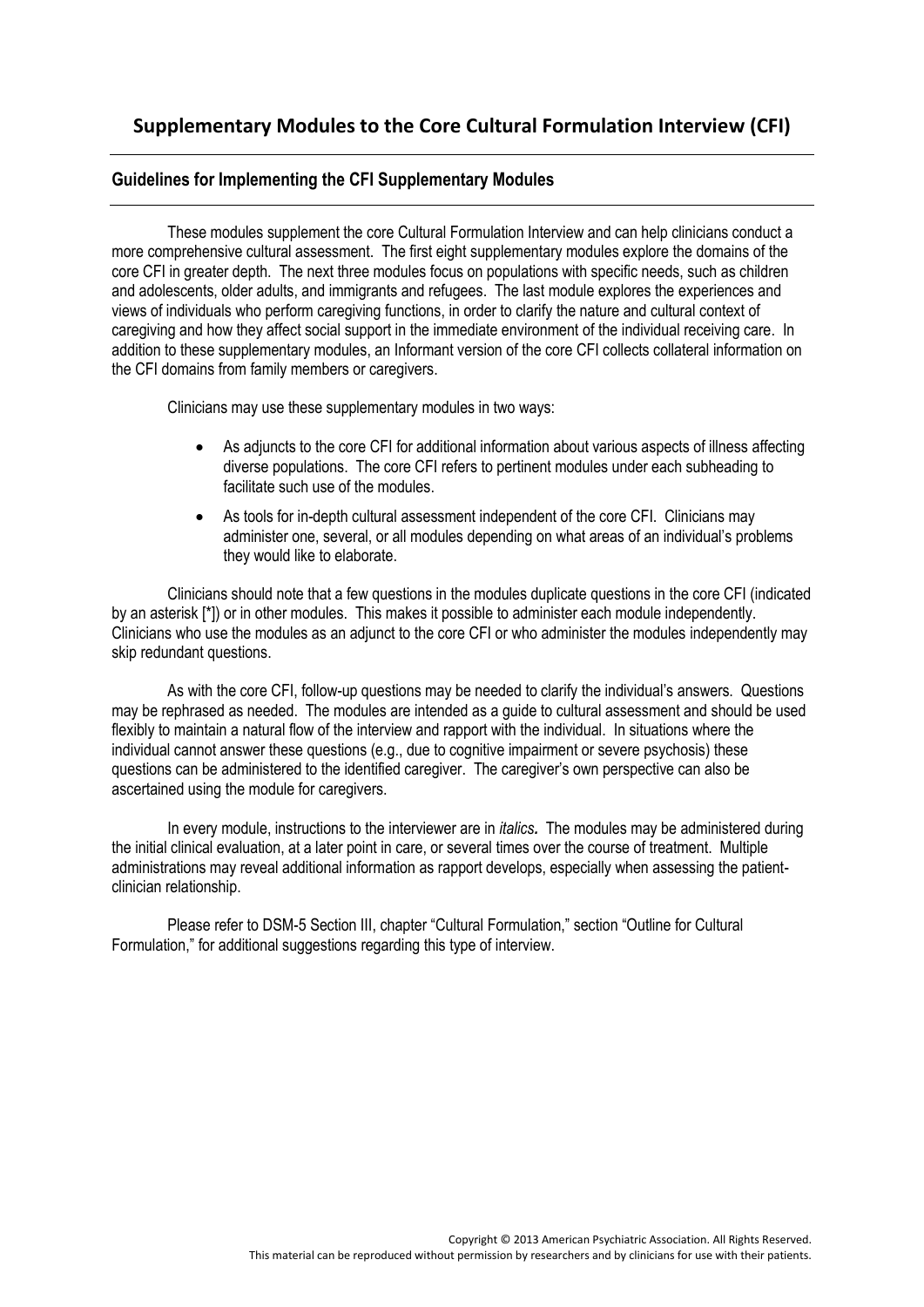# **1. Explanatory Model**

**Related Core CFI Questions:** 1, 2, 3, 4, 5 Some of the core CFI question are repeated below and are marked with an asterisk (\*). The CFI question that is repeated is indicated in brackets.

*GUIDE TO INTERVIEWER: This module aims to clarify the individual's understanding of the problem based on his or her ideas about cause and mechanism (explanatory models) and past experiences of, or knowing someone with, a similar problem (illness prototypes). The individual may identify the problem as a symptom, a specific term or expression (e.g., "nerves," "being on edge"), a situation (e.g., loss of a job), or a relationship (e.g., conflict with others). In the examples below, the individual's own words should be used to replace "[PROBLEM]". If there are multiple problems, each relevant problem can be explored. The following questions may be used to elicit the individual's understanding and experience of that problem or predicament.* 

**INTRODUCTION FOR THE INDIVIDUAL BEING INTERVIEWED:** I would like to understand the problems that bring you here so that I can help you more effectively. I will be asking you some questions to learn more about your own ideas about the causes of your problems and the way they affect your daily life.

## *General understanding of the problem*

- 1. \*Can you tell me more about how you understand your [PROBLEM]? [RELATED TO CFI Q#1-2.]
- 2. What did you know about your [PROBLEM] before it affected you?

### *Illness prototypes*

- 3. Had you ever had anything like your [PROBLEM] before? Please tell me about that.
- 4. Do you know anyone else, or heard of anyone else, with this [PROBLEM]? If so, please describe that person's [PROBLEM] and how it affected that person. Do you think this will happen to you too?
- 5. Have you seen on television, heard on the radio, read in a magazine, or found on the internet anything about your [PROBLEM]? Please tell me about it.

### *Causal explanations*

- 6. \*Can you tell me what you think caused your [PROBLEM]? (*PROBE AS NEEDED***:** Is there more than one cause that may explain it?] [RELATED TO CFI Q#4.)
- 7. Have your ideas about the cause of the [PROBLEM] changed? How? What changed your ideas about the cause?
- 8. \*What do people in your family, friends, or others in your community think caused the [PROBLEM]? (*PROBE AS NEEDED*: Are their ideas about it different from yours? How so?) [RELATED TO CFI Q#5.]
- 9. How do you think your [PROBLEM] affects your body? Your mind? Your spiritual wellbeing?

## *Course of illness*

- 10. What usually happens to people who have this [PROBLEM]? In your own case, what do you think is likely to happen?
- 11. Do you consider your [PROBLEM] to be serious? Why? What is the worst that could happen?
- 12. How concerned are other people in your family, friends or community about your having this [PROBLEM]? Please tell me about that.

### *Help seeking and treatment expectations*

- 13. What do you think is the best way to deal with this kind of problem?
- 14. What do your family, friends, or others in your community think is the best way of dealing with this kind of problem?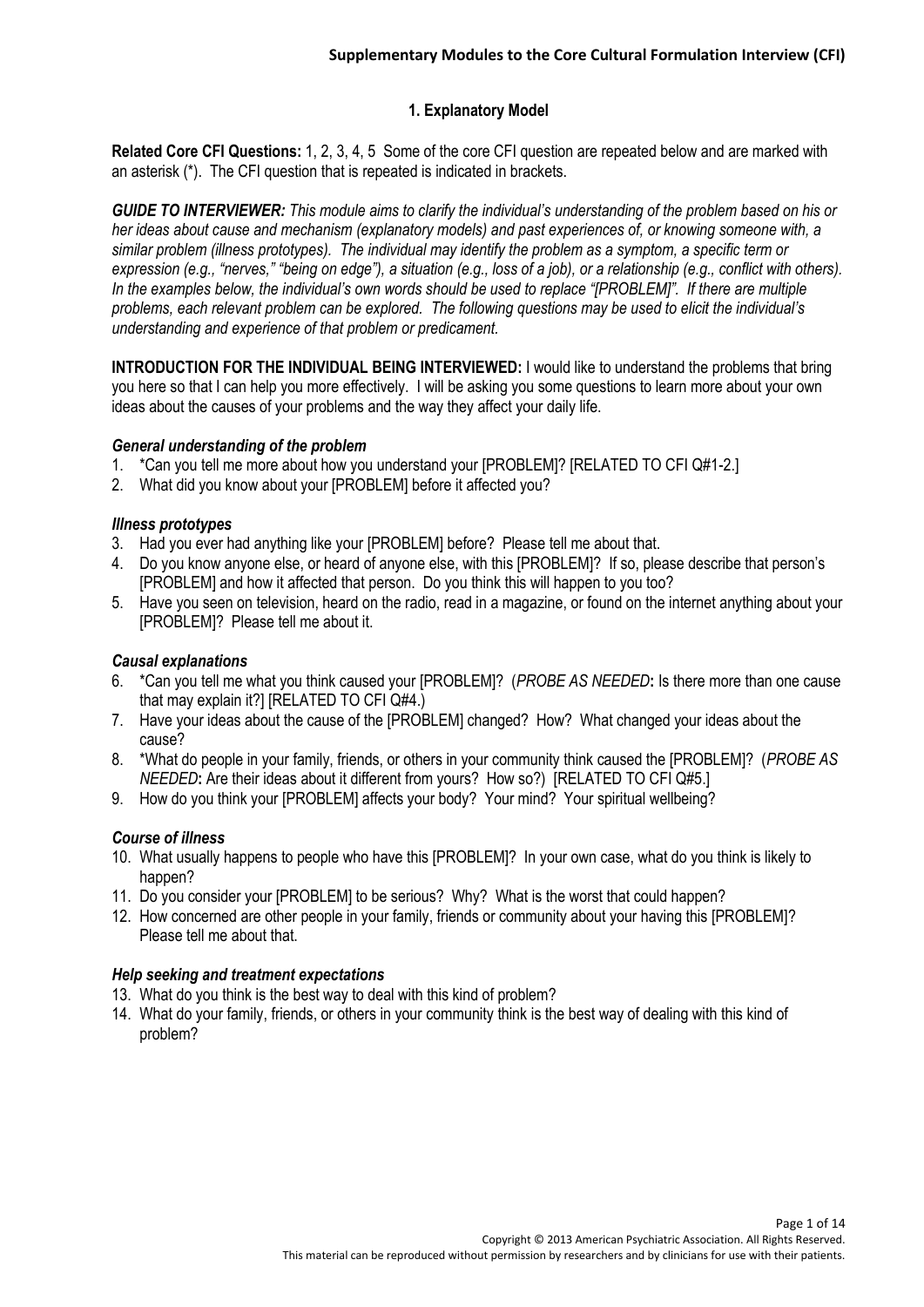# **2. Level of Functioning**

## **Related Core CFI Question:** 3

*GUIDE TO INTERVIEWER: The following questions aim to clarify the individual's level of functioning in relation to his or her own priorities and those of the cultural reference group. The interview begins with a general question about everyday activities that are important for the individual. Questions follow about domains important for positive health (social relations, work/school, economic viability, and resilience). Questions should be kept relatively broad and open to elicit the individual's own priorities and perspective. For a more detailed evaluation of specific domains of functioning, a standard instrument such as the WHO-DAS II may be used together with this interview.* 

**INTRODUCTION FOR THE INDIVIDUAL BEING INTERVIEWED:** I would like to know about the daily activities that are most important to you. I would like to better understand how your [PROBLEM] has affected your ability to perform these activities, and how your family and other people around you have reacted to this.

- 1. How has your [PROBLEM] affected your ability to do the things you need to do each day, that is, your daily activities and responsibilities?
- 2. How has your [PROBLEM] affected your ability to interact with your family and other people in your life?
- 3. How has your [PROBLEM] affected your ability to work?
- 4. How has your [PROBLEM] affected your financial situation?
- 5. How has your [PROBLEM] affected your ability to take part in community and social activities?
- 6. How has your [PROBLEM] affected your ability to enjoy everyday life?
- 7. Which of these concerns are most troubling to you?
- 8. Which of these concerns are most troubling to your family and to other people in your life?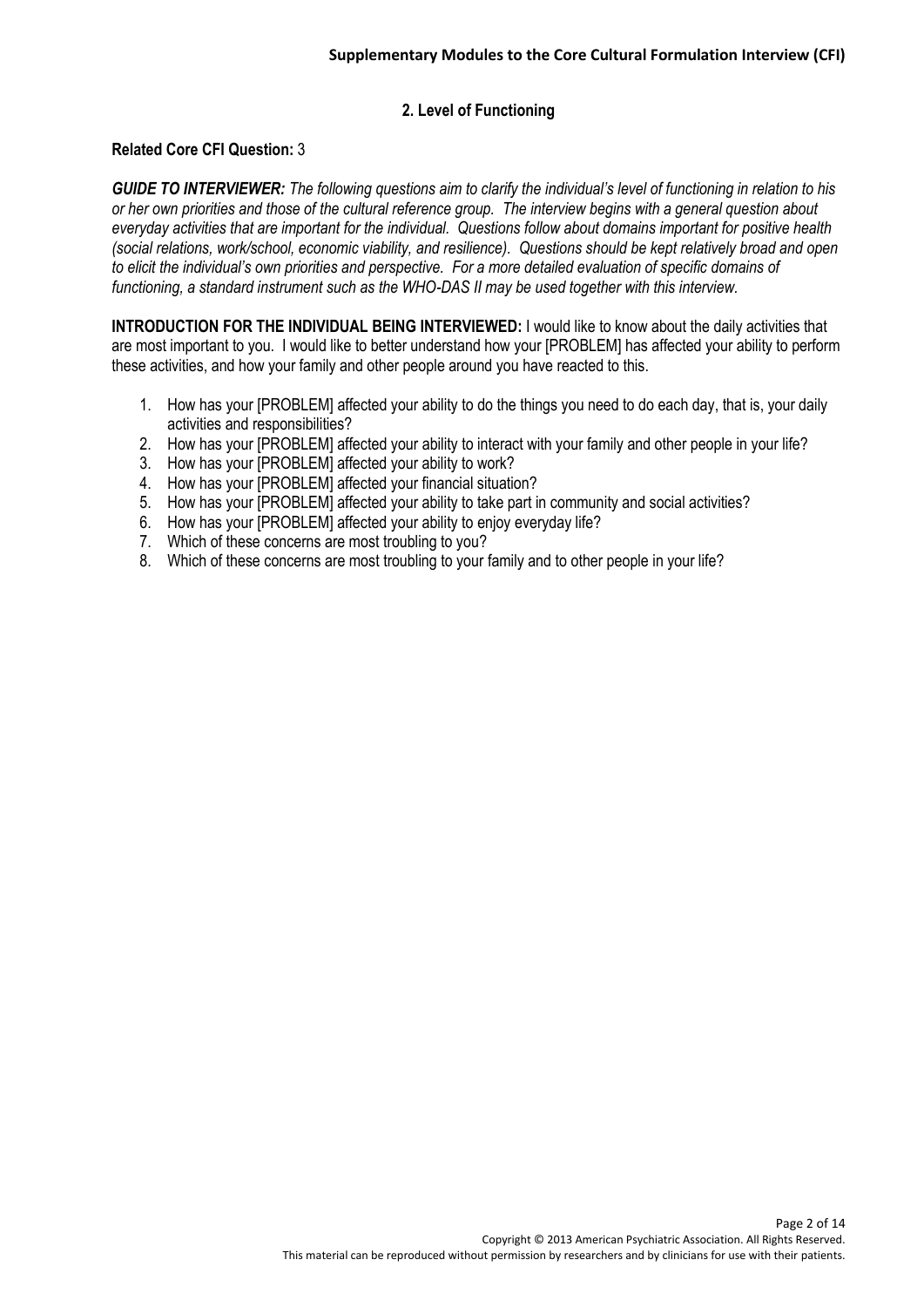# **3. Social Network**

# **Related Core CFI Questions:** 5, 6, 12, 15

*GUIDE TO INTERVIEWER: The following questions identify the influences of the informal social network on the individual's problem***. Informal social network** *refers to family, friends and other social contacts through work, places of prayer/worship or other activities and affiliations. Question #1 identifies important people in the individual's social network, and the clinician should tailor subsequent questions accordingly. These questions aim to elicit the social network's response, the individual's interpretation of how this would impact on the problem, and the individual's preferences for involving members of the social network in care.*

**INTRODUCTION FOR THE INDIVIDUAL BEING INTERVIEWED:** I would like to know more about how your family, friends, colleagues, co-workers, and other important people in your life have had an impact on your [PROBLEM].

## *Composition of the individual's social network*

- 1. Who are the most important people in your life at present?
- 2. Is there anyone in particular whom you trust and can talk with about your [PROBLEM]? Who? Anyone else?

## *Social network understanding of problem*

- 3. Which of your family members, friends, or other important people in your life know about your [PROBLEM]?
- 4. What ideas do your family and friends have about the nature of your [PROBLEM]? How do they understand your [PROBLEM]?
- 5. Are there people who do not know about your [PROBLEM]? Why do they not know about your [PROBLEM]?

## *Social network response to problem*

- 6. What advice have family members and friends given you about your [PROBLEM]?
- 7. Do your family, friends, and other people in your life treat you differently because of your [PROBLEM]? How do they treat you differently? Why do they treat you differently?
- 8. (IF HAS NOT TOLD FAMILY OR FRIENDS ABOUT PROBLEM): Can you tell me more about why you have chosen not to tell family or friends about the [PROBLEM]? How do you think they would respond if they knew about your [PROBLEM]?

### *Social network as a stress/buffer*

- 9. What have your family, friends, and other people in your life done to make your [PROBLEM] better or easier for you to deal with? (*IF UNCLEAR:* How has that made your [PROBLEM] better?)
- 10. What kinds of help or support were you expecting from family or friends?
- 11. What have your family, friends, and other people in your life done to make your [PROBLEM] worse or harder for you to deal with? (*IF UNCLEAR:* How has that made your [PROBLEM] worse?)

### *Social network in treatment*

- 12. Have any family members or friends helped you get treatment for your [PROBLEM]?
- 13. What would your family and friends think about your coming here to receive treatment?
- 14. Would you like your family, friends, or others to be part of your treatment? If so, who would you like to be involved and how?
- 15. How would involving family or friends make a difference in your treatment?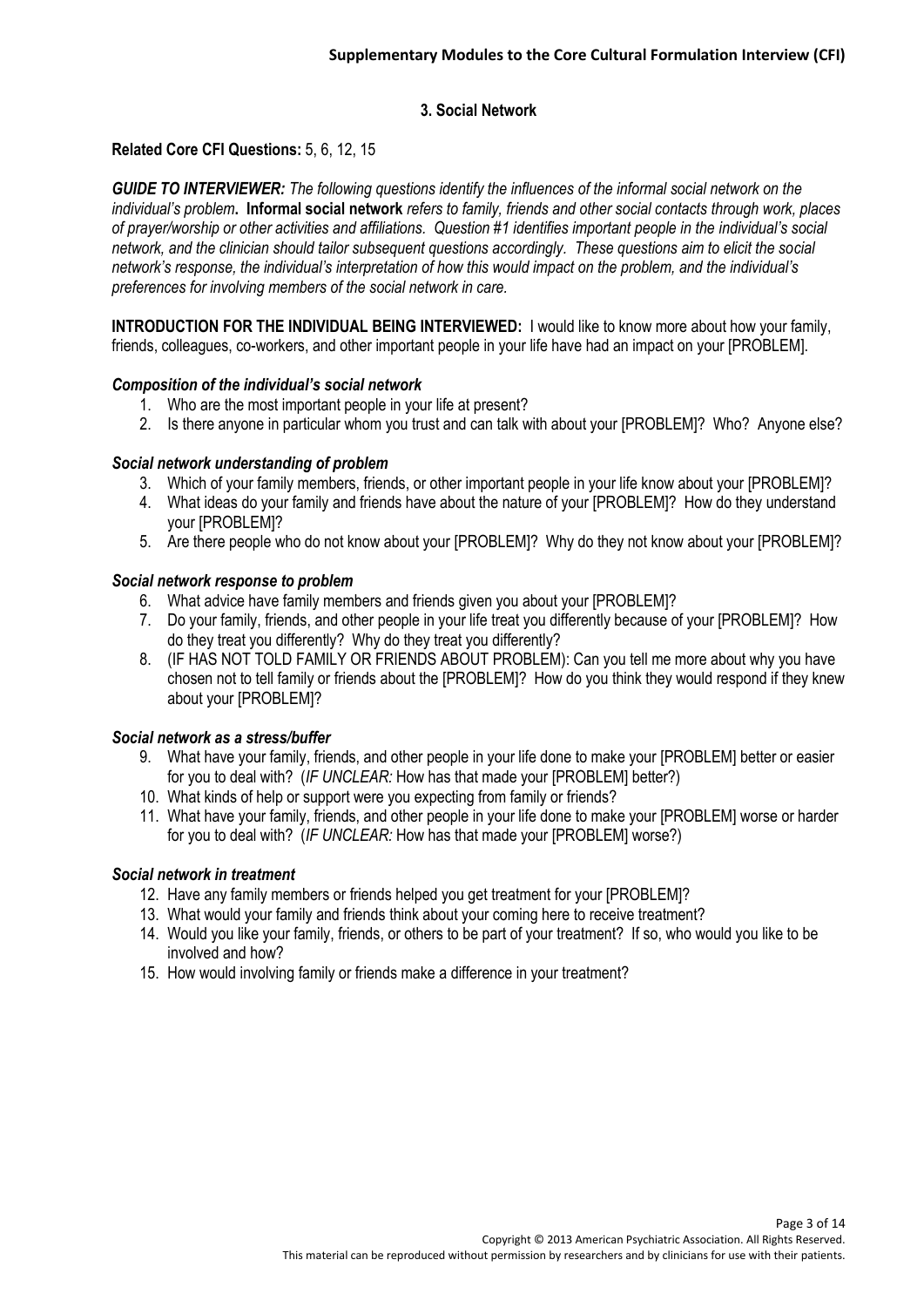## **4. Psychosocial Stressors**

## **Related Core CFI Questions:** 7, 9, 10, 12

*GUIDE TO INTERVIEWER: The aim of these questions is to further clarify the stressors that have aggravated the problem or otherwise affected the health of the individual. (Stressors that initially caused the problem are covered in the module on Explanatory Models.) In the examples below, the individual's own words should be used to replace "[STRESSORS]". If there are multiple stressors, each relevant stressor can be explored*

**INTRODUCTION FOR THE INDIVIDUAL BEING INTERVIEWED:** You have told me about some things that make your [PROBLEM] worse. I would like to learn more about that.

- 1. Are there things going on that have made your [PROBLEM] worse, for example, difficulties with family, work, money, or something else? Tell me more about that.
- 2. How are the people around you affected by these [STRESSORS]?
- 3. How do you cope with these [STRESSORS]?
- 4. What have other people suggested about coping with these [STRESSORS]?
- 5. What else could be done about these [STRESSORS]?

*GUIDE TO INTERVIEWER: Patients may be reluctant to discuss areas of their life they consider sensitive, which may vary across cultural groups. Asking specific questions may help the patient discuss these stressors. Insert questions about relevant stressors here. For example:*

7. Have you experienced discrimination or been treated badly as a result of your background or identity? By background or identity I mean, for example, the communities you belong to, the languages you speak, where you or your family are from, your racial or ethnic background, your gender or sexual orientation, and your faith or religion. Have these experiences had an impact on [STRESSORS] or your [PROBLEM]?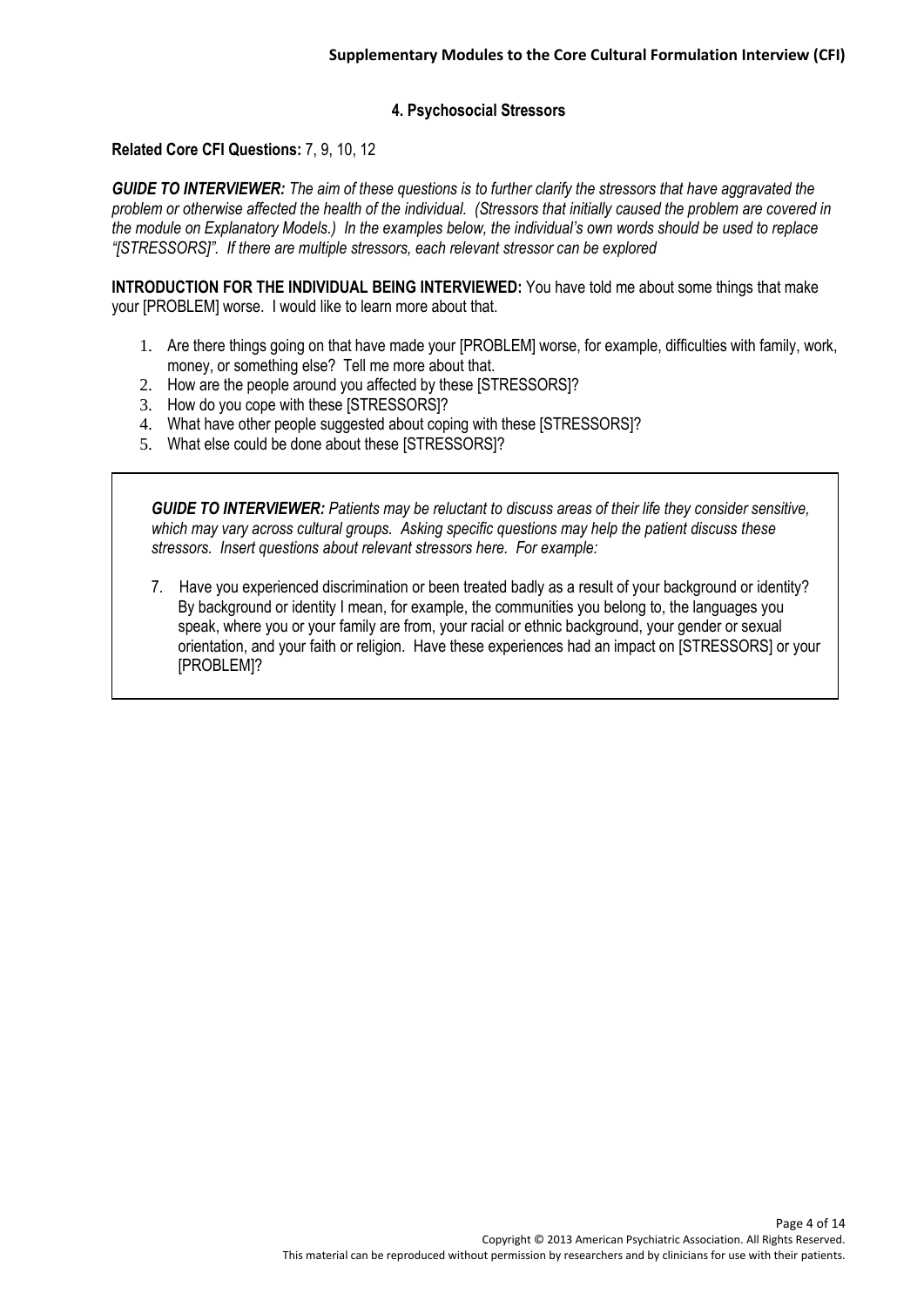# **5. Spirituality, Religion, and Moral Traditions**

# **Related Core CFI Questions:** 6, 7, 8, 9, 10, 11, 12, 14, 15

*GUIDE TO INTERVIEWER: The following questions aim to clarify the influence of spirituality, religion, and other moral or philosophical traditions on the individual's problems and related stresses. People may have multiple spiritual, moral, and religious affiliations or practices. If the individual reports having specific beliefs or practices, inquire about the level of involvement in that tradition and its impact on coping with the clinical problem. In the examples below, the individual's own words should be used to replace "[NAME(S) OF SPIRITUAL, RELIGIOUS OR MORAL TRADITION(S)]". If the individual identifies more than one tradition, each can be explored. If the individual does not describe a specific tradition, use the phrase "spirituality, religion or other moral traditions" instead of the specific name of a tradition (e.g., Q5: "What role do spirituality, religion or other moral traditions play in your everyday life?")*

**INTRODUCTION FOR THE INDIVIDUAL BEING INTERVIEWED:** To help you more effectively, I would like to ask you some questions about the role that spirituality, religion or other moral traditions play in your life and how they may have influenced your dealing with the problems that bring you here.

## *Spiritual, religious, and moral identity*

- 1. Do you identify with any particular spiritual, religious or moral tradition? Can you tell me more about that?
- 2. Do you belong to a congregation or community associated with that tradition?
- 3. What are the spiritual, religious or moral tradition backgrounds of your family members?
- 4. Sometimes people participate in several traditions. Are there any other spiritual, religious or moral traditions that you identify with or take part in?

## *Role of spirituality, religion, and moral traditions*

- 5. What role does [NAME(S) OF SPIRITUAL, RELIGIOUS OR MORAL TRADITION(S)] play in your everyday life?
- 6. What role does [NAME(S) OF SPIRITUAL, RELIGIOUS OR MORAL TRADITION(S)] play in your family, for example, family celebrations or choices in marriage or schooling?
- 7. What activities related to [NAME(S) OF SPIRITUAL, RELIGIOUS OR MORAL TRADITION(S)] do you carry out in the home, for example, prayers, meditation, or special dietary laws? How often do you carry out these activities? How important are these activities in your life?
- 8. What activities do you engage in outside the home related to [NAME(S) OF SPIRITUAL, RELIGIOUS OR MORAL TRADITION(S)], for example, attending ceremonies or participating in a [CHURCH, TEMPLE OR MOSQUE]? How often do you attend? How important are these activities in your life?

## *Relationship to the [PROBLEM]*

- 9. How has [NAME(S) OF SPIRITUAL, RELIGIOUS OR MORAL TRADITION(S)] helped you cope with your [PROBLEM]?
- 10. Have you talked to a leader, teacher or others in your [NAME(S) OF SPIRITUAL, RELIGIOUS OR MORAL TRADITION(S)] community, about your [PROBLEM]? How have you found that helpful?
- 11. Have you found reading or studying [BOOK(S) OF SPIRITUAL, RELIGIOUS OR MORAL TRADITION(S), (E.G. BIBLE, KORAN)], or listening to programs related to [NAME(S) OF SPIRITUAL, RELIGIOUS OR MORAL TRADITION(S)] on TV, radio, the Internet or other media [e.g., DVD, tape] to be helpful? In what way?
- 12. Have you found any practices related to [NAME(S) OF SPIRITUAL, RELIGIOUS OR MORAL TRADITION(S)], like prayer, meditation, rituals, or pilgrimages to be helpful to you in dealing with [PROBLEM]? In what way?

### *Potential stresses or conflicts related to spirituality, religion, and moral traditions*

- 13. Have any issues related to [NAME(S) OF SPIRITUAL, RELIGIOUS OR MORAL TRADITION(S)] contributed to [PROBLEM]?
- 14. Have you experienced any personal challenges or distress in relation to your [NAME(S) OF SPIRITUAL, RELIGIOUS OR MORAL TRADITION(S)] identity or practices?
- 15. Have you experienced any discrimination due to your [NAME(S) OF SPIRITUAL, RELIGIOUS OR MORAL TRADITION(S)] identity or practices?
- 16. Have you been in conflict with others over spiritual, religious or moral issues?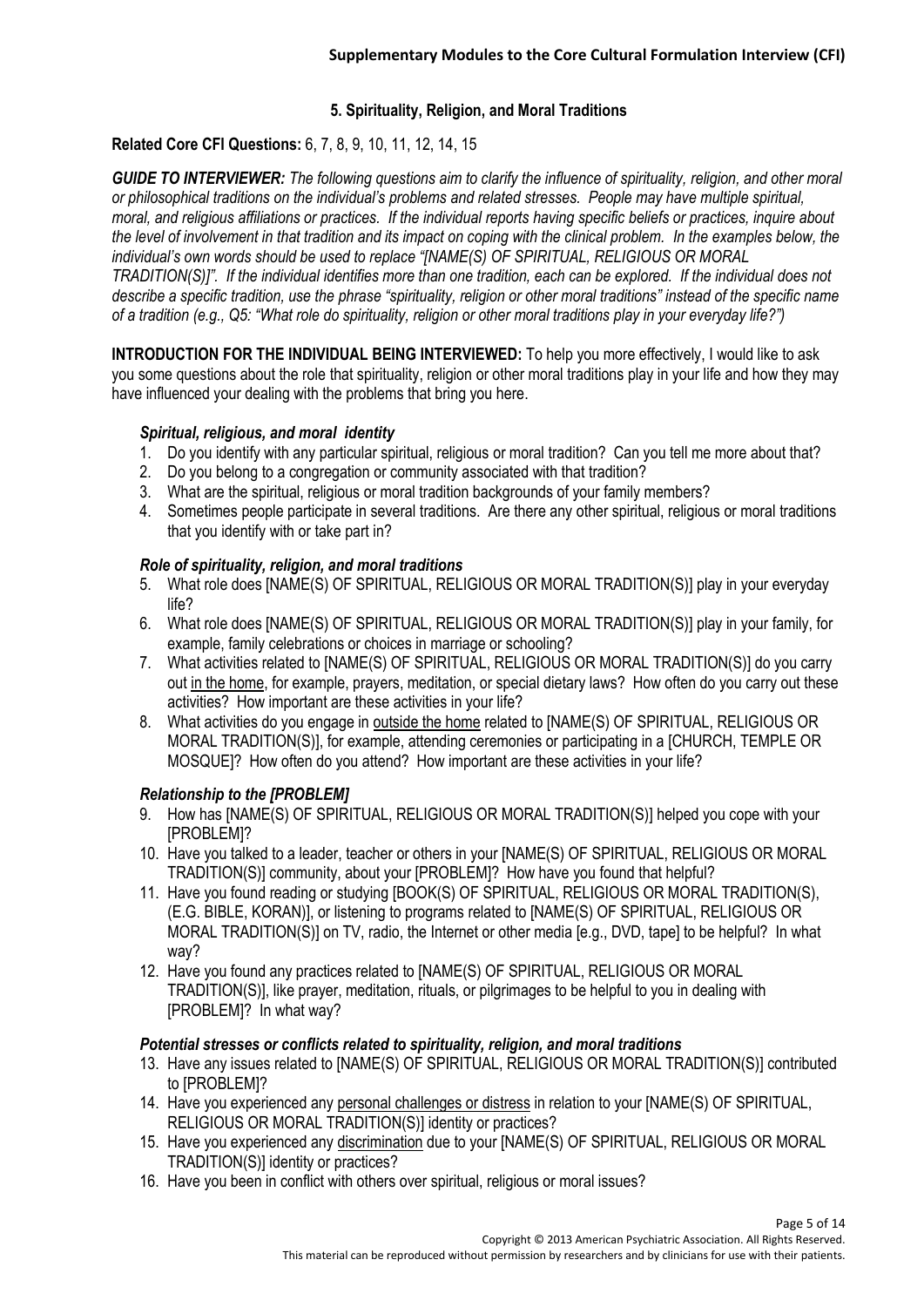# **6. Cultural Identity**

**Related Core CFI Questions:** 6, 7, 8, 9, 10 Some of the core CFI question are repeated below and are marked with an asterisk (\*). The CFI question that is repeated is indicated in brackets.

*GUIDE TO INTERVIEWER: This module aims to further clarify the individual's cultural identity and how this has influenced the individual's health and well being. The following questions explore the individual's cultural identity and how this may have shaped his or her current problem. We use the word* **culture** *broadly to refer to all the ways the individual understands his or her identity and experience in terms of groups, communities or other collectivities, including national or geographic origin, ethnic community, racialized categories, gender, sexual orientation, social class, religion/spirituality, and language.*

**INTRODUCTION FOR THE INDIVIDUAL BEING INTERVIEWED:** Sometimes peoples' background or identity influences their experience of illness and the type of care they receive. In order to better help you, I would like to understand your own background or identity. By background or identity I mean, for example, the communities you belong to, the languages you speak, where you or your family are from, your racial or ethnic background, your gender or sexual orientation, and your faith or religion.

# *National, Ethnic, Racial Background*

- 1. Where were you born?
- 2. Where were your parents and grandparents born?
- 3. How would you describe your family's national, ethnic, and/or racial background?
- 4. In terms of your background, how do you usually describe yourself to people outside your community? Sometimes people describe themselves somewhat differently to members of their own community. How do you describe yourself to them?
- 5. Which part of your background do you feel closest to? Sometimes this varies, depending on what aspect of your life we are talking about. What about at home? Or at work? Or with friends?
- 6. Do you experience any difficulties related to your background, such as discrimination, stereotyping, or being misunderstood?
- 7. \*Is there anything about your background that might impact on your [PROBLEM] or impact on your health or health care more generally? [RELATED TO CFI Q#9.]

## *Language*

- 8. What languages do you speak fluently?
- 9. What languages did you speak growing up?
- 10. What languages are spoken at home? Which of these do you speak?
- 11. What languages do you use at work or school?
- 12. What language would you prefer to use in getting health care?
- 13. What languages do you read? Write?

## *Migration*

*GUIDE TO INTERVIEWER: If the individual was born in another country, ask questions 1-7. [For refugees, refer to the module on Immigrants and Refugees to obtain more detailed migration history.]*

- 14. When did you come to this country?
- 15. What made you decide to leave your country of origin?
- 16. How has your life changed since coming here?
- 17. What do you miss about the place or community you came from?
- *18.* What are your concerns for your own and your family's future here?
- *19.* What is your current status in this country (e.g., refugee claimant, citizen, student visa, work permit)? *Be aware this may be a sensitive or confidential issue for the individual, if they have precarious status.*
- 20. How has migration influenced your health or that of your family?
- 21. Is there anything about your migration experience or current status in this country that has made a difference to your [PROBLEM]?
- 22. Is there anything about your migration experience or current status that might influence your ability to get the right kind of help for your [PROBLEM]?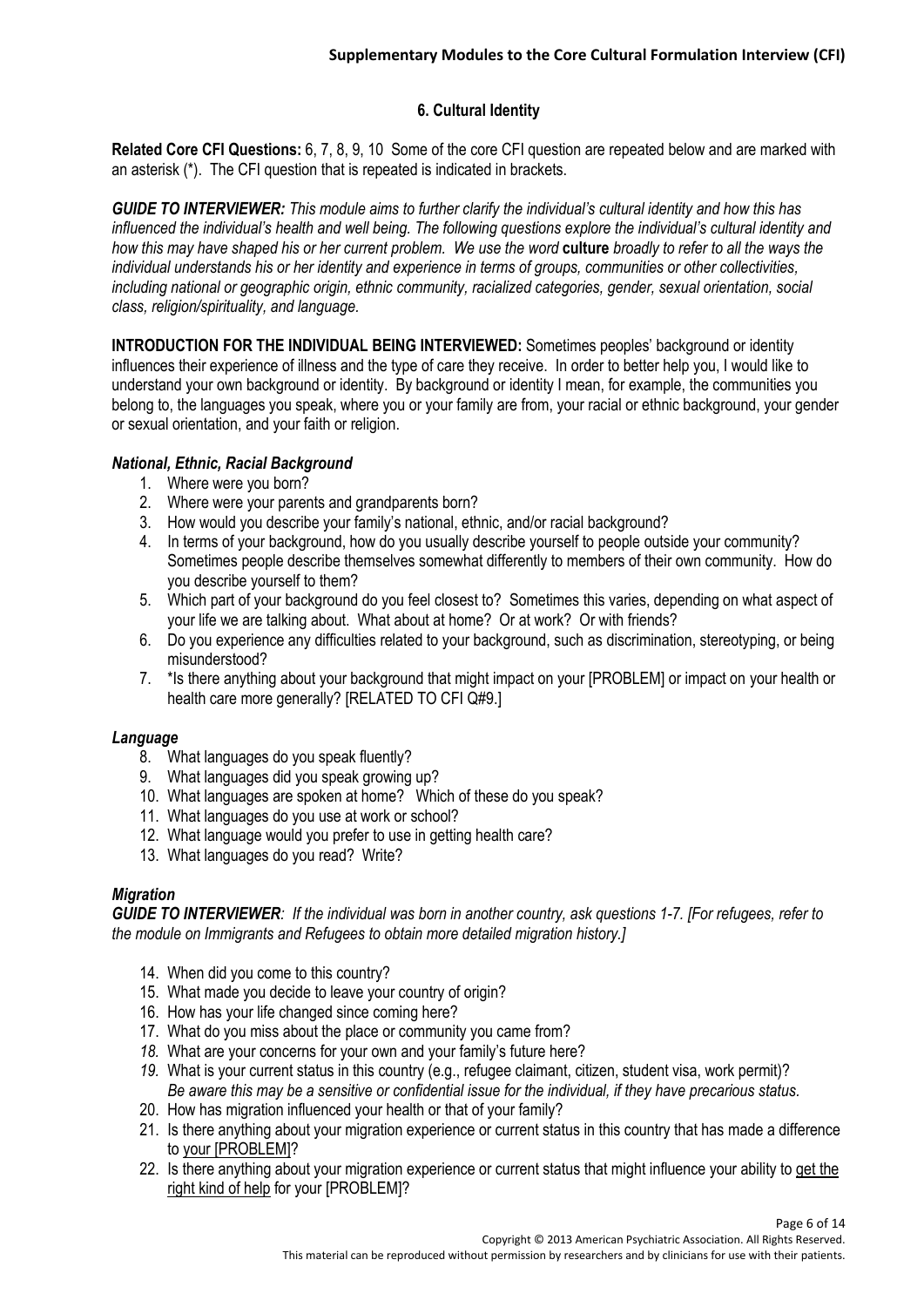## *Spirituality, Religion, and Moral Traditions*

23. Do you identify with any particular religious, moral or spiritual tradition?

*GUIDE TO INTERVIEWER: In the next question, the individual's own words should be used to replace "[NAME(S) OF SPIRITUAL, RELIGIOUS OR MORAL TRADITION(S)]".* 

- 24. What role does [NAME(S) OF SPIRITUAL, RELIGIOUS OR MORAL TRADITION(S)] play in your everyday life?
- 25. Do your family members share your spiritual, religious or moral traditions? Can you tell me more about that?

### *Gender Identity*

**INTRODUCTION FOR THE INDIVIDUAL BEING INTERVIEWED:** Some individuals feel that their gender [e.g. the social roles and expectations they have related to being male, female, transgender, genderqueer, or intersex] influences their health and the kind of health care they need.

*GUIDE TO INTERVIEWER: In the examples below, the individual's own words should be used to replace "[GENDER]". The interviewer may need to exemplify or explain the term 'GENDER" with relevant wording (e.g., "being a man," "being a transgender woman").*

- 26. Do you feel that your [GENDER] has influenced your [PROBLEM] or your health more generally?
- 27. Do you feel that your [GENDER] has influenced your ability to get the kind of health care you need?
- 28. Do you feel that health care providers have certain assumptions or attitudes about you or your [PROBLEM] because of your [GENDER]?

## *Sexual Orientation Identity*

**INTRODUCTION FOR THE INDIVIDUAL BEING INTERVIEWED:** Sexual orientation may also be important to individuals and their comfort in seeking health care. I would like to ask you some questions about your sexual orientation. Are you comfortable answering questions about your sexual orientation?

- 29. How would you describe your sexual orientation (e.g., heterosexual, gay, lesbian, bisexual, queer, pansexual, asexual)?
- 30. Do you feel that your sexual orientation has influenced your [PROBLEM] or your health more generally?
- 31. Do you feel that your sexual orientation influences your ability to get the kind of health care you need for your [PROBLEM]?
- 32. Do you feel that health care providers have assumptions or attitudes about you or your [PROBLEM] that are related to your sexual orientation?

### *Summary*

- 33. You have told me about different aspects of your background and identity and how this has influenced your health and well being. Are there other aspects of your identity I should know about to better understand your health care needs?
- 34. What are the most important aspects of your background or identity in relation to [PROBLEM]?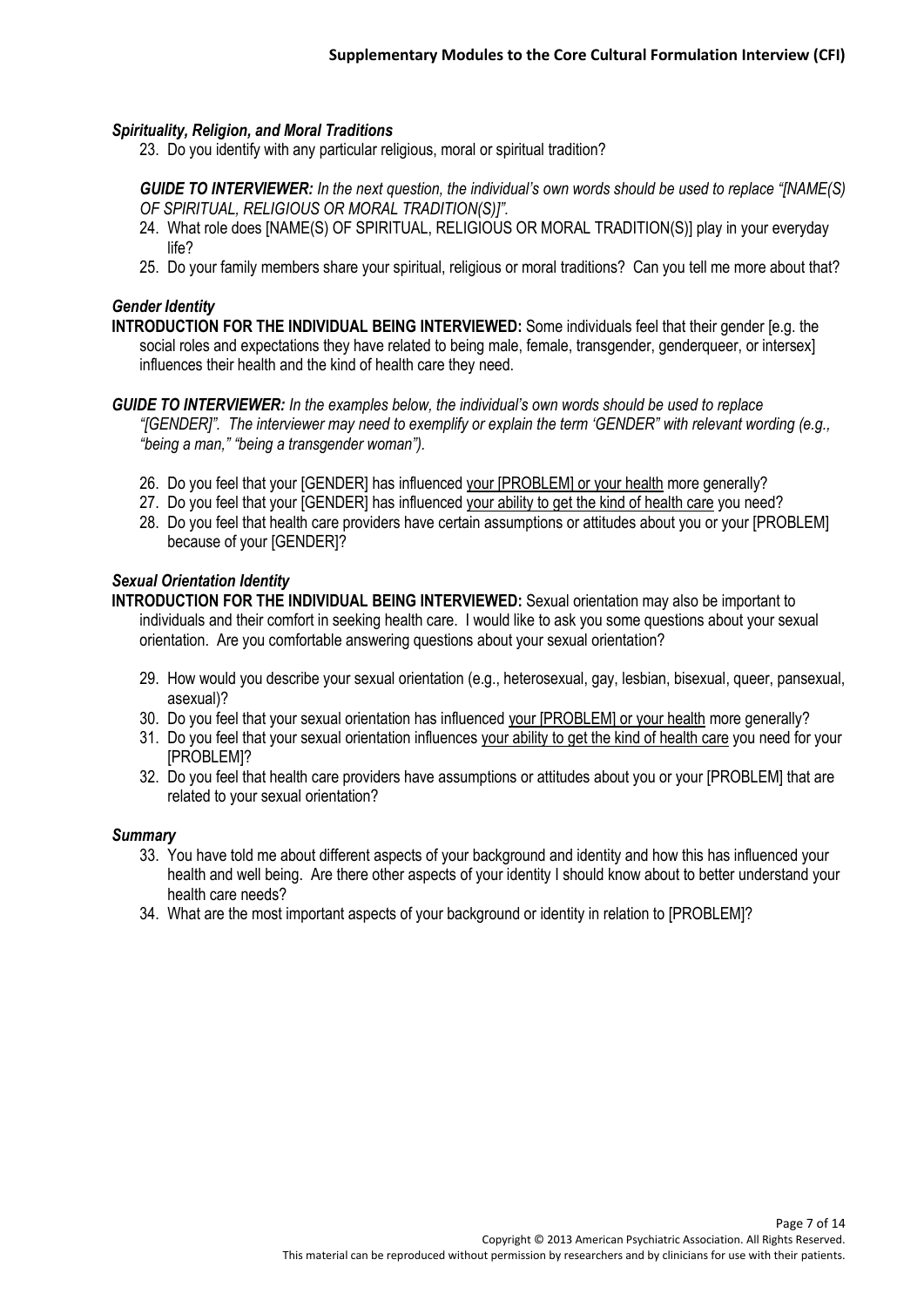# **7. Coping and Help-Seeking**

**Related Core CFI Questions:** 6, 11, 12, 14, 15 Some of the core CFI question are repeated below and are marked with an asterisk (\*). The CFI question that is repeated is indicated in brackets.

*GUIDE TO INTERVIEWER: This module aims to clarify the individual's ways of coping with the current problem. The individual may have identified the problem as a symptom or mentioned a term or expression (e.g., "nerves," "being on edge," spirit possession), or a situation (e.g., loss of a job), or a relationship (e.g., conflict with others). In the examples below, the individual's own words should be used to replace "[PROBLEM]". If there are multiple problems, each relevant problem can be explored. The following questions may be used to learn more about the individual's understanding and experiencing of that problem.*

**INTRODUCTION FOR THE INDIVIDUAL BEING INTERVIEWED:** I would like to understand the problems that bring you here so that I can help you more effectively. I will be asking you questions about how you have tried to cope with your problems and get help for them.

## *Self-coping*

- 1. \*Can you tell me more about how you are trying to cope with [PROBLEM] at this time? Has that way of coping with it been helpful? If so, how? [RELATED TO CFI Q#11.]
- 2. \*Can you tell me more about how you tried to cope with the [PROBLEM] or with similar problems in the past? Was that way of coping with it helpful? If so, how? [RELATED TO CFI Q#11.]
- 3. Have you sought help for your [PROBLEM] on the internet, by reading books, by viewing television shows, or by listening to audiotapes, videos or other sources? If so, which of these? What did you learn? Was it helpful?
- 4. Do you engage by yourself in practices related to a spiritual, religious or moral tradition to help you cope with your [PROBLEM]? For example, prayer, meditation, or other practices that you carry out by yourself?
- 5. Have you sought help for your [PROBLEM] from natural remedies or medications that you take without a doctor's prescription, such as over-the-counter medicines? If so, which natural remedies or medications? Were they helpful?

## *Social network*

- 6. \*Have you told a family member about your [PROBLEM]? Have family members helped you cope with the [PROBLEM]? If so, how? What did they suggest you do to cope with the [PROBLEM]? Was it helpful? [RELATED TO CFI Q#15.]
- 7. \*Have you told a friend or co-worker about your [PROBLEM]? Have friends or co-workers helped you cope with the [PROBLEM]? If so, how? What did they suggest you do to cope with the [PROBLEM]? Was it helpful? [RELATED TO CFI Q#15.]

### *Help- and treatment-seeking beyond social network*

- 8. Are you involved in activities that involve other people related to a spiritual, religious or moral tradition? For example, do you go to worship or religious gatherings, speak with other people in your religious group or speak with the religious or spiritual leader? Have any of these been helpful in coping with [PROBLEM]? In what way?
- 9. Have you ever tried to get help for your [PROBLEM] from your general doctor? If so, who and when? What treatment did they give? Was it helpful?
- 10. Have you ever tried to get help for your [PROBLEM] from a mental health clinician, such as a counselor, psychologist, social worker, psychiatrist, or other professional? If so, who and when? What treatment did they give? Was it helpful?
- 11. Have you sought help from any other kind of helper to cope with your [PROBLEM] other than going to the doctor, for example, a chiropractor, acupuncturist, homeopath, or other kind of healer? What kind of treatment did they recommend to resolve the problem? Was it helpful?

### *Current treatment episode*

- 12. What were the circumstances that led to your coming here for treatment for your [PROBLEM]? Did anyone suggest you come here for treatment? If so, who, and why did he or she suggest you come here?
- 13. What help are you hoping to get here [at this clinic] for your [PROBLEM]?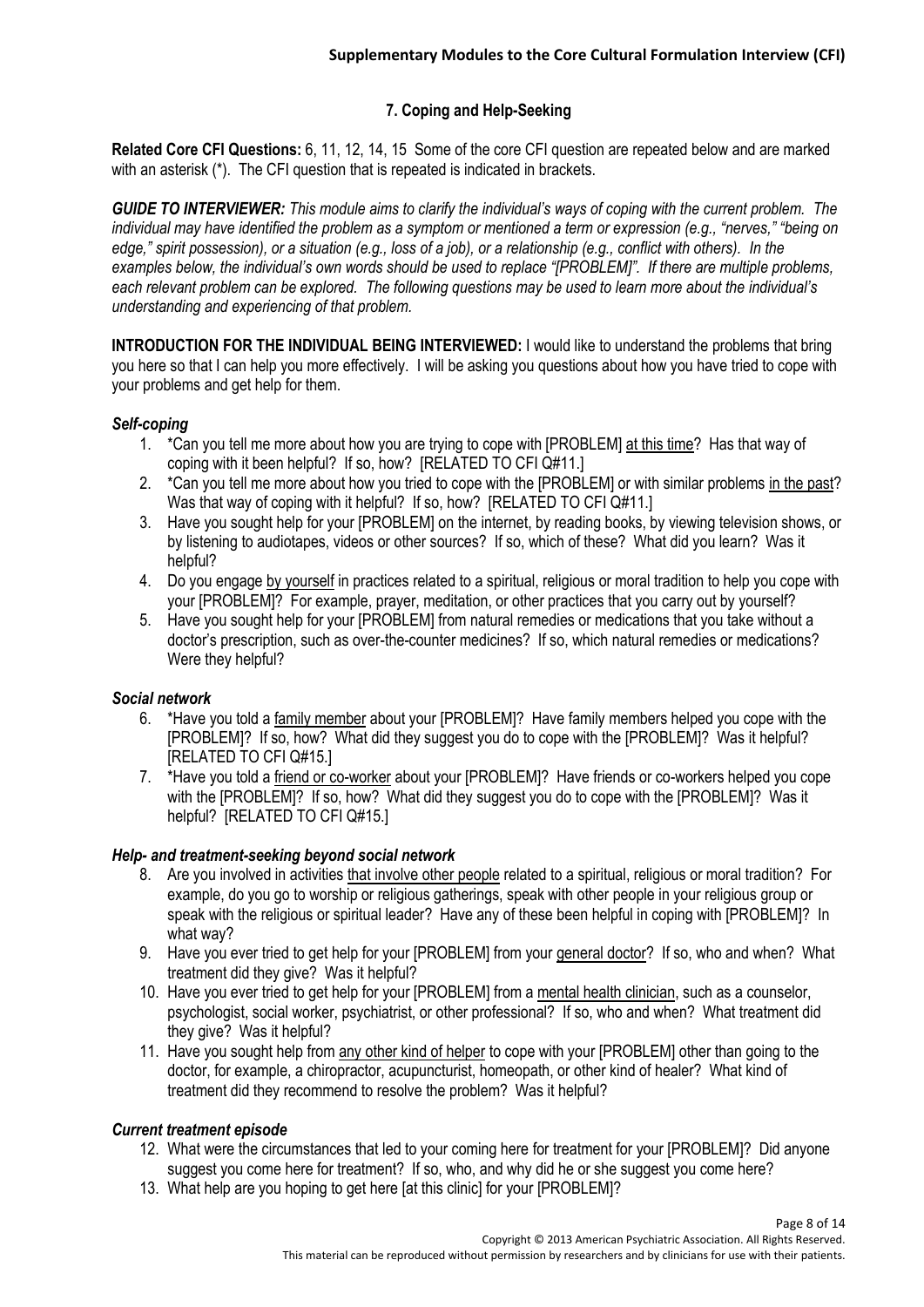# **8. Patient–Clinician Relationship**

**Related Core CFI Question:** 16 Some of the core CFI question are repeated below and are marked with an asterisk (\*). The CFI question that is repeated is indicated in brackets.

*GUIDE TO INTERVIEWER: The following questions address the role of culture in the patient–clinician relationship with respect to the individual's presenting concerns and to the clinician's evaluation of the individual's problem. We use the word* **culture** *broadly to refer to all the ways the individual understands his or her identity and experience in terms of groups, communities or other collectivities, including national or geographic origin, ethnic community, racialized categories, gender, sexual orientation, social class, religion/spirituality, and language.*

*The first set of questions evaluates four domains in the clinician-patient relationship from the point of view of the patient: experiences, expectations, communication, and possibility of collaboration with the clinician. The second set of questions is directed to the clinician to guide reflection on the role of cultural factors in the clinical relationship, the assessment, and treatment planning.* 

**INTRODUCTION FOR THE PATIENT:** I would like to learn about how it has been for you to talk with me and other clinicians about your [PROBLEM] and your health more generally. I will ask some questions about your views, concerns, and expectations.

## *QUESTIONS FOR THE PATIENT:*

- 1. What kind of experiences have you had with clinicians in the past? What was most helpful to you?
- 2. Have you had difficulties with clinicians in the past? What did you find difficult or unhelpful?
- 3. Now let's talk about the help that you would like to get here. Some people prefer clinicians of a similar background (for example, age, race, religion, or some other characteristic) because they think it may be easier to understand each other. Do you have any preference or ideas about what kind of clinician might understand you best?
- 4. \*Sometimes differences among patients and clinicians make it difficult for them to understand each other. Do you have any concerns about this? If so, in what way? [RELATED TO CFI Q#16.]

*GUIDE TO INTERVIEWER: Question #5 addresses the patient-clinician relationship moving forward in treatment. It elicits the patient's expectations of the clinician and may be used to start a discussion on how the two of them can collaborate in the individual's care.*

5. What patients expect from their clinicians is important. As we move forward in your care, how can we best work together?

## *QUESTIONS FOR THE CLINICIAN AFTER THE INTERVIEW:*

- 1. How did you feel about your relationship with the patient? Did cultural similarities and differences influence your relationship? In what way?
- 2. What was the quality of communication with the patient? Did cultural similarities and differences influence your communication? In what way?
- 3. If you used an interpreter, how did the presence of an interpreter or his/her way of interpreting influence your relationship or your communication with the patient and the information you received?
- 4. How do the patient's cultural background or identity, life situation, and/or social context influence your understanding of his/her problem and your diagnostic assessment?
- 5. How do the patient's cultural background or identity, life situation, and/or social context influence your treatment plan or recommendations?
- 6. Did the clinical encounter confirm or call into question any of your prior ideas about the cultural background or identity of the patient? If so, in what way?
- 7. Are there aspects of your own identity that may influence your attitudes toward this patient?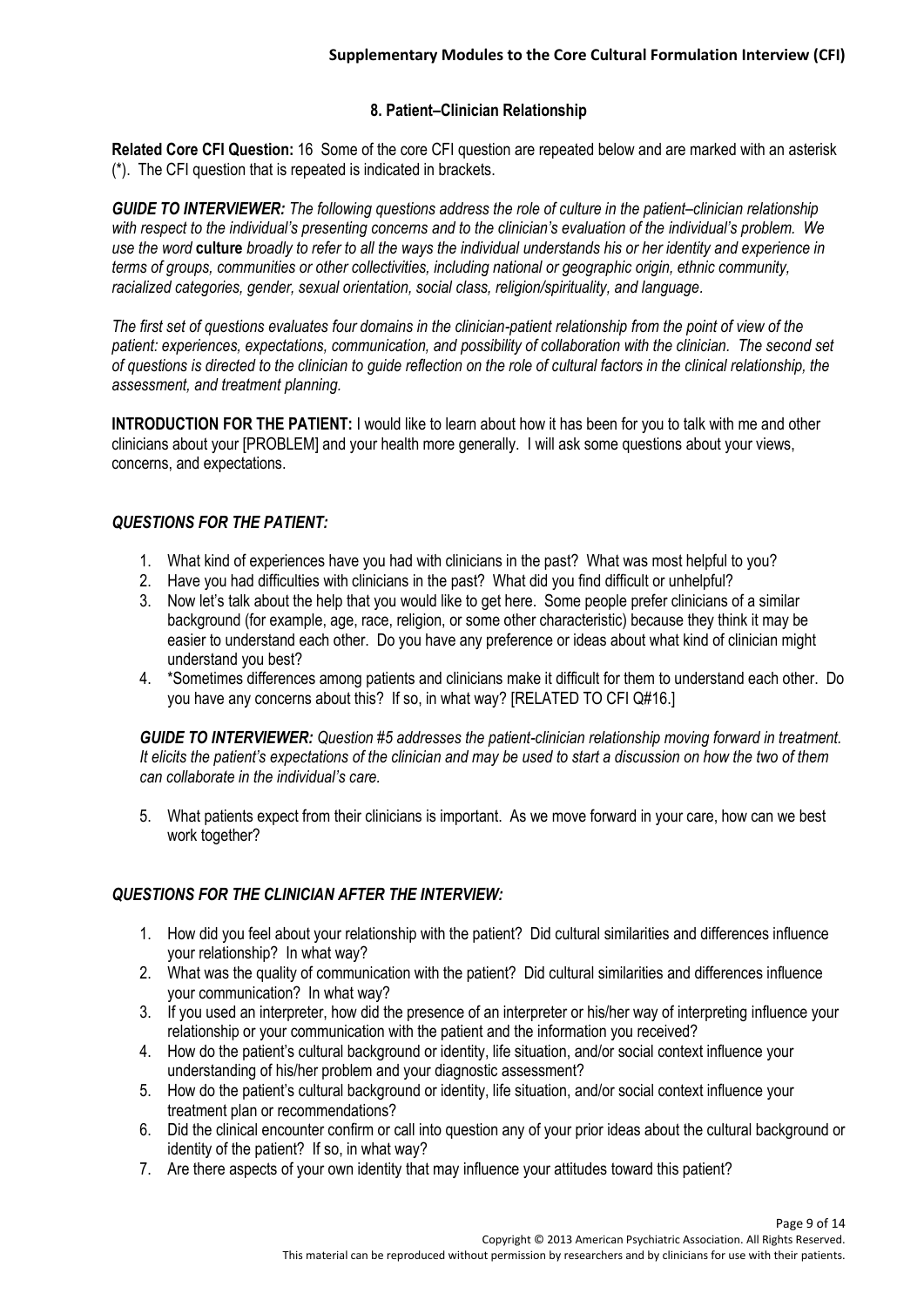# **9. School-Age Children and Adolescents**

## **Related Core CFI Questions:** 8, 9, 10

*GUIDE TO INTERVIEWER: This supplement is directed to adolescents and mature school-age children. It should be used in conjunction with standard child mental health assessments that evaluate family relations (including intergenerational issues), peer relations, and the school environment. The aim of these questions is to identify, from the perspective of the child/youth, the role of age-related cultural expectations, the possible cultural divergences between school, home, and the peer group, and whether these issues impact on the situation or problem that brought the youth for care. The questions indirectly explore cultural challenges, stressors and resilience, and issues of cultural hybridity, mixed ethnicity or multiple ethnic identifications. Peer group belonging is important to children and adolescents, and questions exploring ethnicity, religious identity, racism or gender difference should be included following the child's lead. Some children may not be able to answer all questions; clinicians should select and adapt questions to ensure they are developmentally appropriate for the individual. Children should not be used as informants to provide socio-demographic information on the family or an explicit analysis of the cultural dimensions of their problems. An Addendum lists cultural aspects of development and parenting that can be evaluated during parents' interviews.*

**INTRODUCTION FOR THE CHILD/YOUTH:** We have talked about the concerns of your family. Now I would like to know more about how you feel about being vears old.

## *Feelings of age appropriateness in different settings*

- 1. Do you feel you are like other children/youth your age? In what way?
- 2. Do you sometimes feel different from other children/youth your age? In what way?
- 3. *IF THE CHILD/YOUTH ACKNOWLEDGES SOMETIMES FEELING DIFFERENT:* Does this feeling of being different happen more at home, at school, at work, and/or some other place?
- 4. Do you feel your family is different from other families?
- 5. Do you use different languages? With whom and when?
- 6. Does your name have any special meaning for you? Your family? Your community?
- 7. Is there something special about you that you like or that you are proud of?

### *Age-related stressors and supports*

- 8. What do you like about being a child/youth at home? At school? With friends?
- 9. What don't you like about being a child/youth at home? At school? With friends?
- 10. Who is there to support you when you feel you need it? At home? At school? Among your friends?

## *Age-related expectations*

*GUIDE TO INTERVIEWER: Concepts of childhood and age-appropriate behavior vary significantly across cultures. The aim of these questions is to elicit the normative frame(s) of the child /family and how this may different from other cultural environments.* 

- 11. What do your parents or grandparents expect from a child/youth your age? (*CLARIFY*: For example, chores, schoolwork, play, religious observance.)
- 12. What do your school teachers expect from a child/youth your age?
- 13. *IF INDIVIDUAL HAS SIBLINGS*: What do your siblings expect from a child/youth your age? (*CLARIFY*: For example, babysitting, help with homework, dating, dress.)
- 14. What do other children/youth your age expect from a child/youth your age?

# *Transition to adulthood/maturity (FOR ADOLESCENTS ONLY)*

- 15. Are there any important celebrations or events in your community to recognize reaching a certain age or growing up?
- 16. When is a youth considered ready to become an adult in your family or community?
- 17. When is a youth considered ready to become an adult according to your school teachers?
- 18. What is good or difficult about becoming a young woman or a young man in your family? In your school? In your community?
- 19. How do you feel about "growing up" or becoming an adult?
- 20. In what ways are your life and responsibilities different from the life and responsibilities of your parents?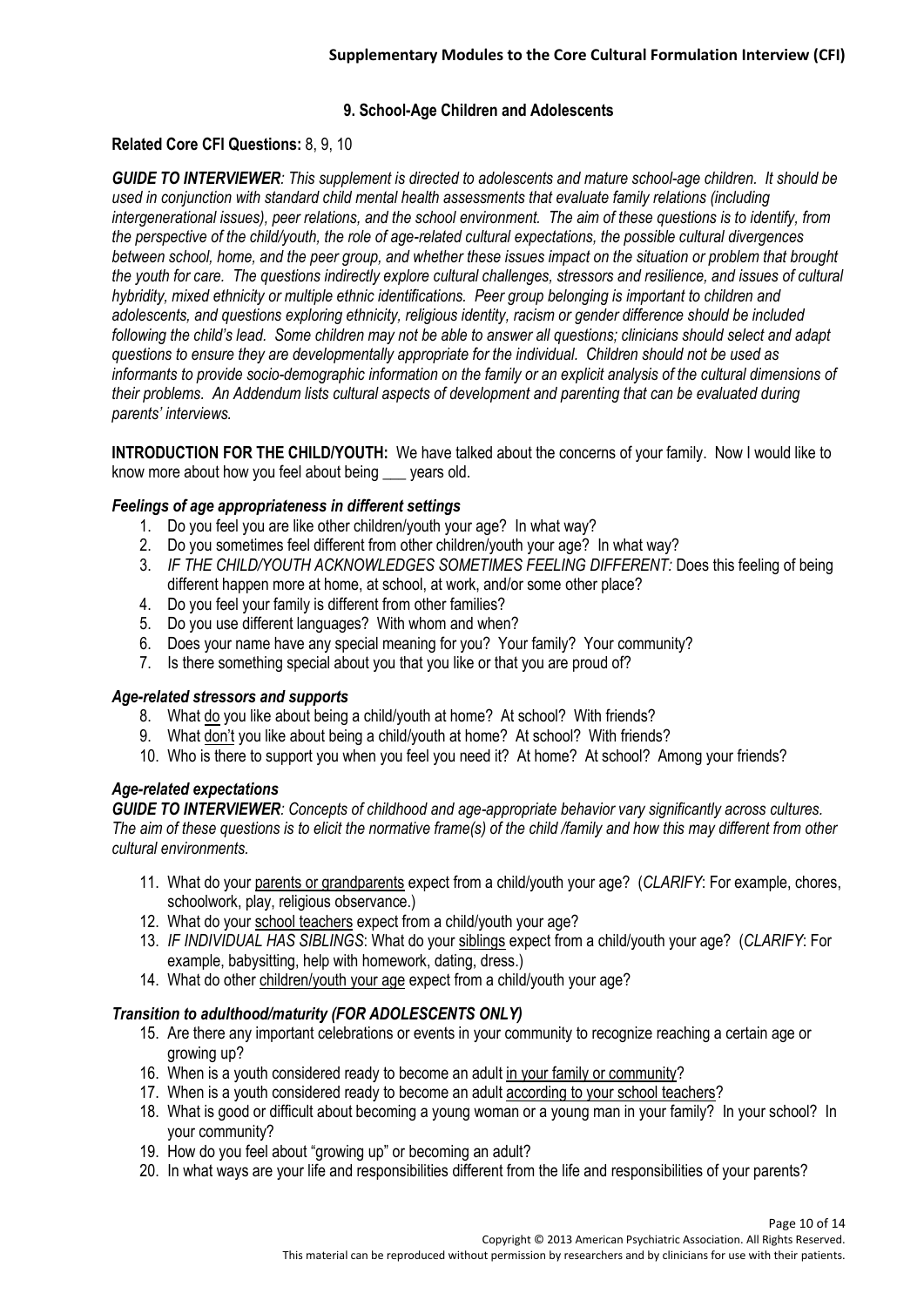# **ADDENDUM FOR PARENTS' INTERVIEW**

*GUIDE TO INTERVIEWER: Information on cultural influences on development and parenting is best obtained by interviewing the child's parents or caretakers. In addition to issues directly related to presenting problems, it is useful to inquire about:*

- The child's particular place in the family (e.g., oldest boy, only girl)
- The process of naming the child (Who chose the name? Does it have special meaning? Who else is called like this?)
- Developmental milestones in the culture of origin of the mother (and father): expected age for weaning, walking, toilet training, speaking. Vision of normal autonomy/dependency, appropriate disciplining and so on
- Perceptions of age-appropriate behaviors (e.g., age for staying home alone, participation in chores, religious observance, play)
- Child-adult relations (e.g., expression of respect, eye contact, physical contact)
- Gender relations (expectations around appropriate girl-boy behavior, dress code)
- Languages spoken at home, in daycare, at school
- The importance of religion, spirituality, and community in family life and related expectations for the child.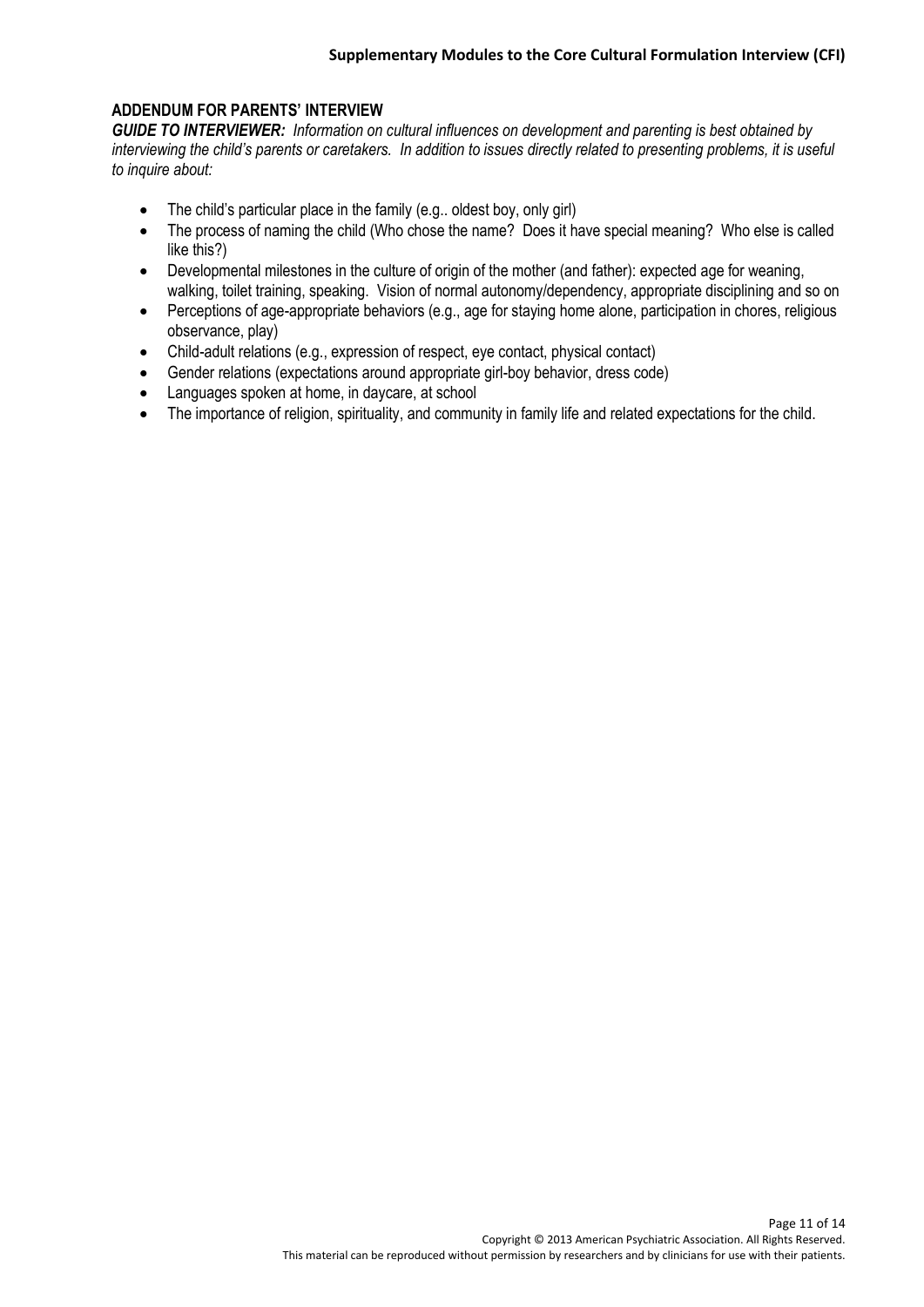# **10. Older Adults**

## **Related Core CFI Questions:** 5, 6, 7, 8, 9, 10, 12, 13, 15, 16

**GUIDE TO INTERVIEWER:** *The following questions are directed to older adults. The goal of these questions is to identify the role of cultural conceptions of aging and age-related transitions on the illness episode.* 

**INTRODUCTION FOR THE INDIVIDUAL BEING INTERVIEWED:** I would like to ask some questions to better understand your problem and how we can help you with it, taking into account your age and specific experiences.

## *Conceptions of aging and cultural identity*

- 1. How would you describe a person of your age?
- 2. How does your experience of aging compare to that of your friends and relatives who are of a similar age?
- 3. Is there anything about being your age that helps you cope with your current life situation?

## *Conceptions of aging in relationship to illness attributions and coping*

- 4. How does being older influence your [PROBLEM]? Would it have affected you differently when you were younger?
- 5. Are there ways that being older influences how you deal with your [PROBLEM]? Would you have dealt with it differently when you were younger?

## *Influence of comorbid medical problems and treatments on illness*

- 6. Have you had health problems due to your age?
- 7. How have your health conditions or the treatments for your health conditions affected your [PROBLEM]?
- 8. Are there any ways that your health conditions or treatments influence how you deal with your [PROBLEM]?
- 9. Are there things that are important to you that you are unable to do because of your health or age?

## *Quality and nature of social supports and caregiving*

- 10. Who do you rely on for help or support in your daily life in general? Has this changed now that you are going through [PROBLEM]?
- 11. How has [PROBLEM] affected your relationships with family and friends?
- 12. Are you receiving the amount and kind of support you expected?
- 13. Do the people you rely on share your view of your [PROBLEM]?

### *Additional age-related transitions*

14. Are there other changes you are going through related to aging that are important for us to know about in order to help you with your [PROBLEM]?

### *Positive and negative attitudes towards aging and clinician-patient relationship*

- 15. How has your age affected how health providers treat you?
- 16. Have any people, including health care providers, discriminated against you or treated you poorly because of your age? Can you tell me more about that? How has this experience affected your [PROBLEM] or how you deal with it?
- 17. [*IF THERE IS A SIGNIFICANT AGE DIFFERENCE BETWEEN PROVIDER AND PATIENT:*] Do you think that the difference in our ages will influence our work in any way? If so, how?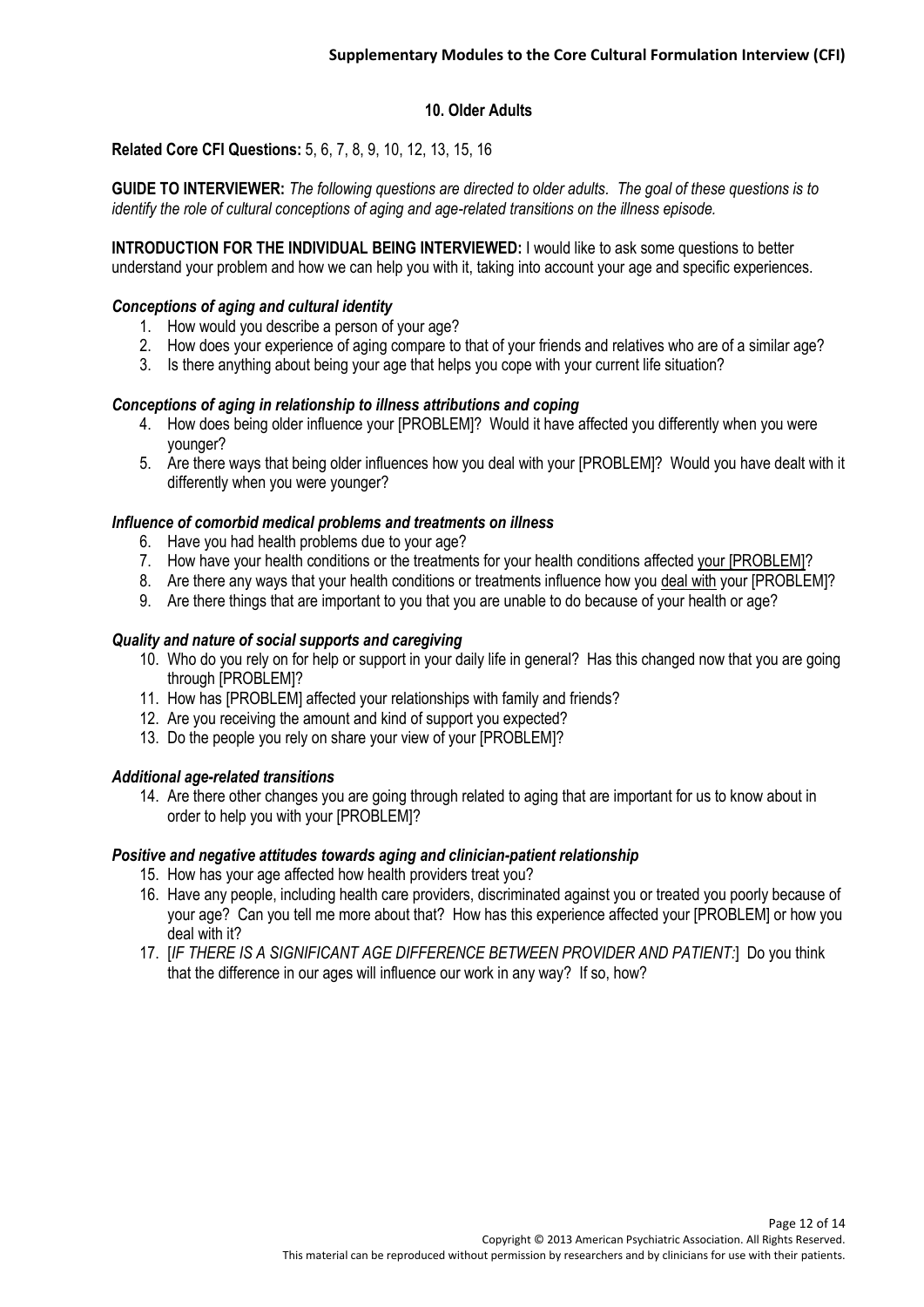## **11. Immigrants and Refugees**

# **Related Core CFI Questions:** 7, 8, 9, 10, 13

*GUIDE TO INTERVIEWER: The following questions aim to collect information from refugees and immigrants about their experiences of migration and resettlement. Many refugees have experienced stressful interviews with officials or health professionals in their home country, during the migration process (which may involve prolonged stays in refugee camps or other precarious situations), and in the receiving country, so it may take longer than usual for the interviewee to feel comfortable with and trust the interview process. When patient and clinician do not share a high level of fluency in a common language, accurate language translation is essential.*

**INTRODUCTION FOR THE INDIVIDUAL BEING INTERVIEWED:** Leaving one's country of origin and resettling elsewhere can have a great impact on people's lives and health. To better understand your situation, I would like ask you some questions related to your journey here from your country of origin.

## *Background information*

- 1. What is your country of origin?
- 2. How long have you been living here in \_\_\_\_\_\_\_\_\_\_\_\_(HOST COUNTRY)?
- 3. When and with whom did you leave \_\_\_\_\_\_\_\_\_\_\_\_\_ (COUNTRY OF ORIGIN)?
- 4. Why did you leave \_\_\_\_\_\_\_\_\_\_\_\_\_ (COUNTRY OF ORIGIN)?

## *Pre-migration difficulties*

- 5. Prior to arriving in \_\_\_\_\_\_\_\_\_\_\_\_(HOST COUNTRY), were there any challenges in your country of origin that you or your family found especially difficult?
- 6. Some people experience hardship, persecution, or even violence before leaving their country of origin. Has this been the case for you or members of your family? Can you tell me something about your experiences?

## *Migration-related losses and challenges*

- 7. Of the persons important/close to you, who stayed behind?
- 8. Often people leaving a country experience losses. Did you or any of your family members experience losses upon leaving the country? If so, what are they?
- 9. Were there any challenges on your journey to \_\_\_\_\_\_\_\_\_\_\_(HOST COUNTRY) that you or your family found especially difficult?
- 10. Do you or your family miss anything about your way of life in (COUNTRY OF ORIGIN)?

## *Ongoing relationship with country of origin*

- 11. Do you have concerns about relatives that remain in (COUNTRY OF ORIGIN)?
- 12. Do relatives in (COUNTRY OF ORIGIN) have any expectations of you?

## *Resettlement and new life*

- 13. Have you or your family experienced any difficulties related to your visa, citizenship, or refugee status here in \_\_\_\_\_\_\_\_\_\_ (HOST COUNTRY)?
- 14. Are there any (other) challenges or problems you or others in your family are facing related to your resettlement here?
- 15. Has coming to [HOST COUNTRY] resulted in something positive for you or your family? Can you tell me more about that?

### *Relationship with problem*

- 16. Is there anything about your migration experience or current status in this country that has made a difference to your [PROBLEM]?
- 17. Is there anything about your migration experience or current status that might make it easier or harder to get help for your [PROBLEM]?

### *Future expectations*

18. What hopes and plans do you have for you and your family in the coming years?